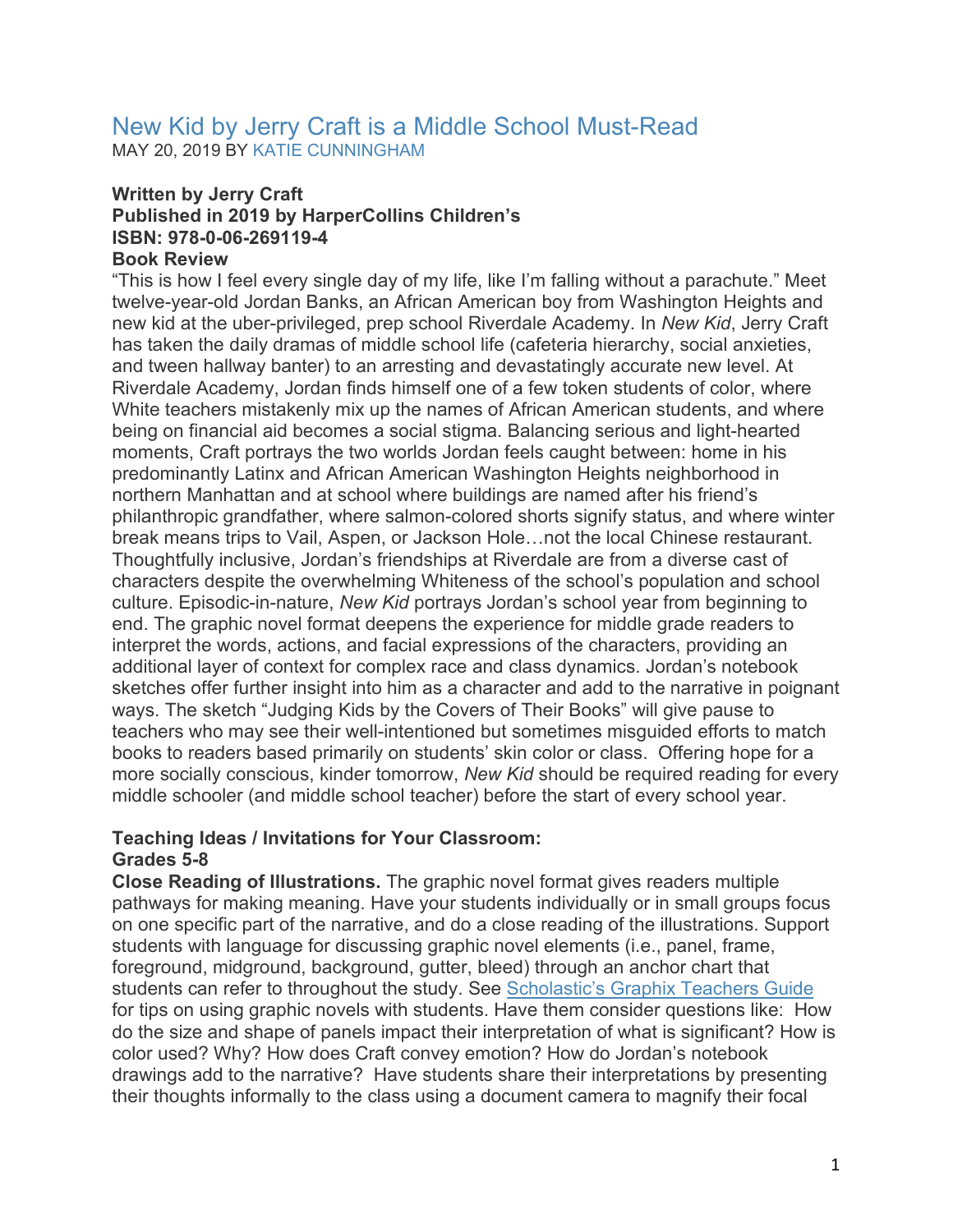#### pages.

**Graphic Book Clubs.** Gather a variety of graphic books for students to explore in book clubs. At *The Classroom Bookshelf*, we have written about many graphic books, novels with graphic components, and graphic picture books for middle grade and middle school readers including graphic fictional books like *[Smile](http://www.theclassroombookshelf.com/2011/04/smile/)* by Raina Telgemeier, *[Flora and](http://www.theclassroombookshelf.com/2014/02/2014-newbery-award-winner-flora-ulysses-the-illuminated-adventures/)  [Ulysses: The Illuminated Adventures](http://www.theclassroombookshelf.com/2014/02/2014-newbery-award-winner-flora-ulysses-the-illuminated-adventures/)* by Kate DiCamillo, *[Lowriders in Space](http://www.theclassroombookshelf.com/2015/01/lowriders-in-space/)* by Cathy Camper, *[Grace for Gus](http://www.theclassroombookshelf.com/2018/04/grace-for-gus/)* by Harry Bliss, and *[Snow White](http://www.theclassroombookshelf.com/2016/10/snow-white/)* by Matt Phelan; graphic nonfiction books like *[Drowned City: Hurricane Katrina & New Orleans](http://www.theclassroombookshelf.com/2016/02/drowned-city-2016-orbis-pictus-winner-sibert-honor/)* by Don Brown; and the graphic memoir *[March: Book Three](http://www.theclassroombookshelf.com/2017/02/march-book-three-national-book-award-sibert-medal-yalsa-excellence-in-nonfiction-coretta-scott-king-author-award-printz-award/)* by John Lewis. We also recommend graphic school stories and tween stories like Newbery Honor Award winner *Roller Girl* and *All's Faire in Middle School* by Victoria Jamieson. Encourage clubs to discuss the storylines, social contexts, and themes, but also guide them to discuss the graphic elements of the book to share with other students. Support them to apply visual literacy skills based on their reading experiences with *New Kid* to discuss the use and absence of color, panel sizes and shapes, dialogue, caption boxes, and framing.

**Composing Graphic Shorts.** Extend student understanding of graphic novels, by having students create graphic short stories. Investigate online sources like this [WikiHow p](https://www.wikihow.com/Create-a-Graphic-Novel)age on how to create graphic novels. Have students first consider a story worthy of telling either from their own lives or from their imaginations or from a hybrid of both. Before planning, drawing, and writing, create a class list of Must-Haves and Can-Haves with student input to support their composing process. Encourage students to engage in a composing process that works for them. That may mean starting by storyboarding the illustrations first. That may mean first writing out the scene with dialogue. That may mean partnering with another student to plan the story together. When complete, have students present their stories to one another either by projecting them with a document camera, scanning them into a class blog, photocopying them for distribution, or by making them available in the classroom library for independent reading.

**Self Literacy: Who Am I? Why Am I Me?** *New Kid* is a story about the challenges of middle school life and Jordan's continuously evolving identities. Questions like "Who am I?", "Why am I me?", "What is important to me?", and "Who will I be?" are unstated but can be inferred by readers. Support students to identify moments in the story where Jordan seems to be wrestling with his multiple identities. Discuss the ways that Jordan is many things and that his identity is not static, despite the social pressures that make it feel that way. Open up the discussion for students to make connections to events in the story, the characters, and the ways in which their own identities are multiple and evolving. Consider having students create cultural [x-rays](https://wowlit.org/Documents/LangandCultureKitDocs/22CriticallyReadingtheWorld.pdf) for a character in the story as well as for themselves.

**Family Dynamics and Friendships Create Authentic Conflict.** Like any great narrative, *New Kid* is full of conflict between characters. Draw students' attention to the various moments of conflict in the story that may mirror conflict in their own lives by narrowing student focus to family dynamics and friendship. In what ways are the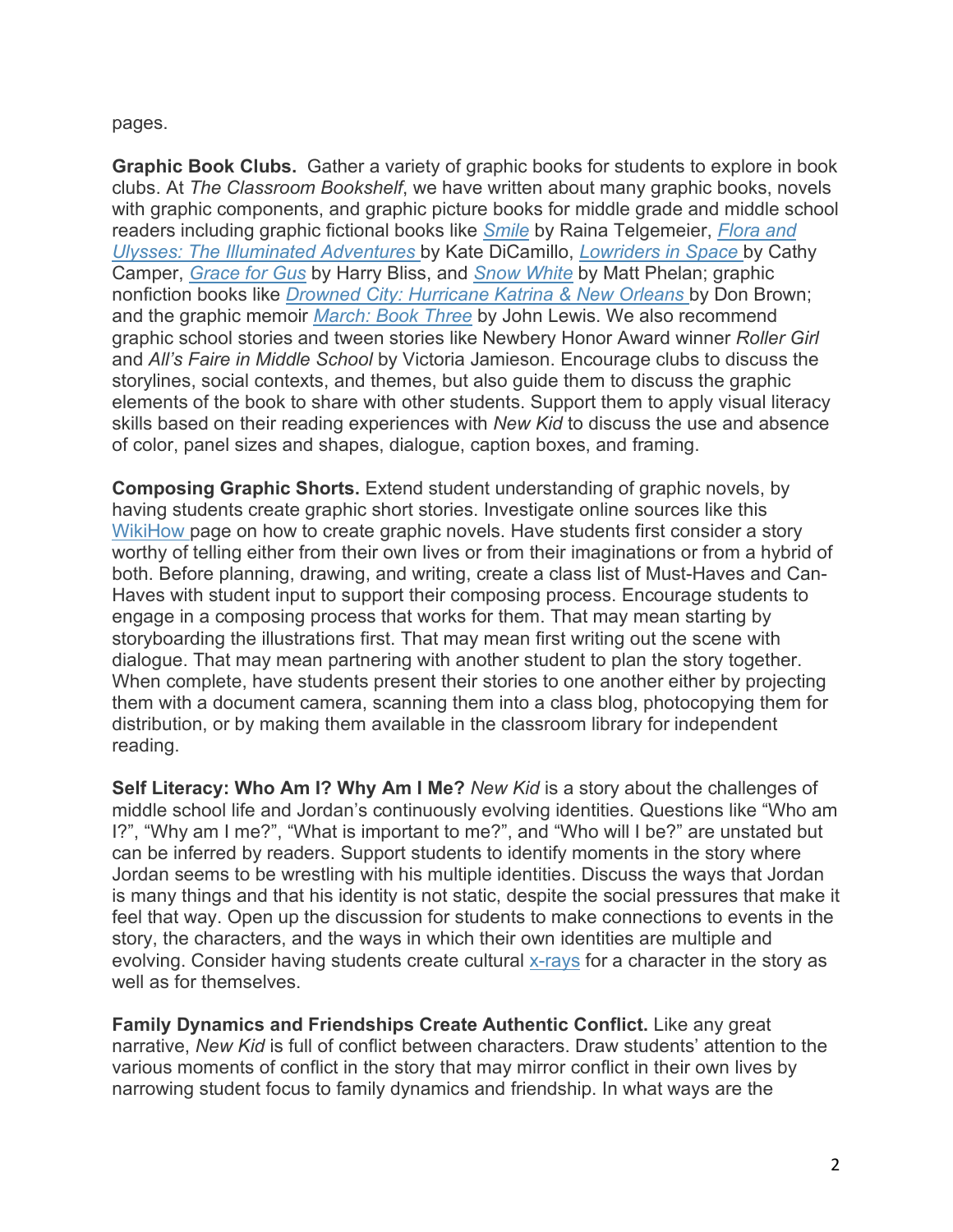conflicts fueled by social, racial, economic, and cultural differences? In what ways do the conflicts feel like mirrors for them as middle grade/middle school students? Support students to zoom in on the use of language to create conflict. What are the words characters say to one another that spark conflict? Deepen student understanding by having them use drama to reenact or reimagine these moments of conflict. Encourage students to reference precise moments in the text that they can refer back to when writing their own stories to convey conflict.

**Falling Without a Parachute: Navigating Strong Emotions.** On the first page of the book, Jordan explains that he feels like he is falling without a parachute. Discuss with students that language choice and the ways in which Jordan's experiences across the book reveal these strong emotions and the feelings of insecurity that may mirror falling without a parachute. Give students an opportunity to do some freewriting in response to Jordan's statement. Share with students the [Mood Meter,](https://www.greatschools.org/gk/articles/the-mood-meter-a-tool-for-developing-greater-self-awareness-and-awareness-of-others/) a tool created by the Yale Center for Emotional Intelligence which gives students a way to share their mood and to notice patterns in themselves over time. At different points in the story, have students consider where Jordan and other characters may self-report where their mood is using the Mood Meter. Use *New Kid* as a way to launch a year-long focus on how books help us recognize and navigate our own strong emotions.

**Tween Realistic Fiction Text Set.** Seeing your life experiences in stories supports readers to make authentic connections, grow in stamina, and keep reading. We recommend gathering a variety of realistic fiction books for book clubs, book tasting events, and book talks. At *The Classroom Bookshelf*, we have written about many realistic fiction books where the characters represent a range of tween experiences that students may relate to including: *[Merci Suárez Changes Gears](http://www.theclassroombookshelf.com/2018/10/merci-suarez-changes-gears/)* by Meg Medina, *[You Go](http://www.theclassroombookshelf.com/2018/10/you-go-first/)  [First](http://www.theclassroombookshelf.com/2018/10/you-go-first/)* and *[Hello, Universe,](http://www.theclassroombookshelf.com/2018/02/2018-newbery-award-winner-hello-universe/)* both by Erin Entrada Kelly, *[The Way to Bea](http://www.theclassroombookshelf.com/2017/09/the-way-to-bea/)* by Kat Yeh, *[The](http://www.theclassroombookshelf.com/2016/10/the-seventh-wish/)  [Seventh Wish](http://www.theclassroombookshelf.com/2016/10/the-seventh-wish/)* by Kate Messmer, *[Fish in a Tree](http://www.theclassroombookshelf.com/2015/11/fish-in-a-tree/)* by Linda Mullay Hunt, *[Goodbye](http://www.theclassroombookshelf.com/2015/06/goodbye-stranger/)  [Stranger](http://www.theclassroombookshelf.com/2015/06/goodbye-stranger/)* by Rebecca Stead, and *[Booked](http://www.theclassroombookshelf.com/2016/05/booked/)* by Kwame Alexander.

#### **Critical Literacy**

**Names and Other Markers of Identity: Understanding Microaggression.** One of the most arresting patterns in the story is the way in which White teachers mistake characters of color for other characters by calling them by the wrong name. In particular, Drew is repeatedly mistaken as Deandre by Ms. Rawle, Jordan is mistaken as Maury, and even one of the teachers is mistaken as the football coach. Define the term *microagression* using Merriam-Webster or another source. Merriam-Webster defines a *microagression* as a "comment or action that subtly and often unconsciously or unintentionally expresses a prejudiced attitude toward a member of a marginalized group". Have an open discussion about the impact microaggressions have on the characters of the story and what power and privilege have to do with who experiences microaggressions. Some students may experience microaggressions in their own lives or they may realize that they have been perpetrating microaggressions that they were unconscious of until reading this book. Consider as a class the actions students might take in their own lives as their consciousness is raised such as coming together as a class to commit to certain kinds of language or processes with one another when microaggressions occur. Support students with language they can use to address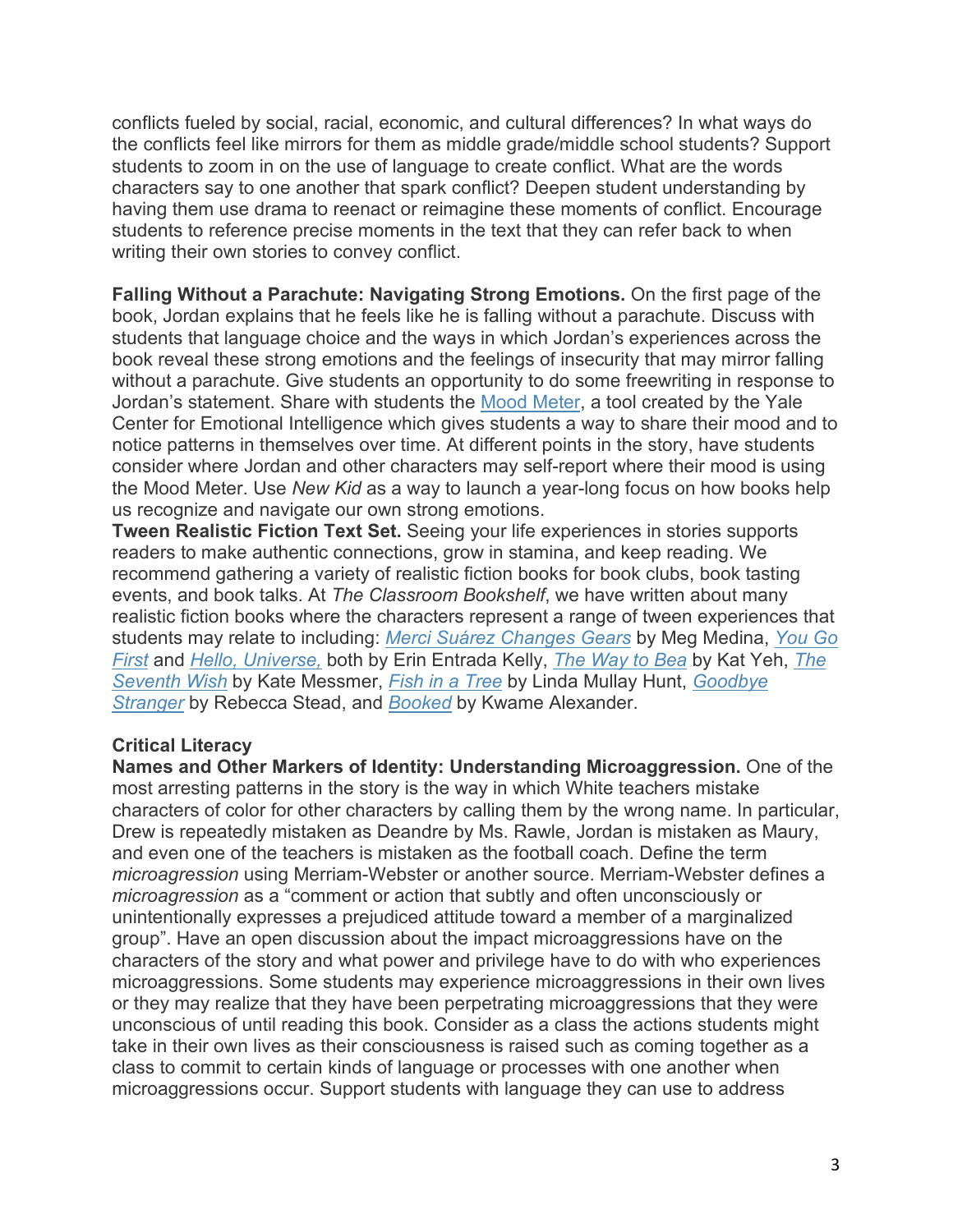microaggressions openly such as: "When you said \_\_\_\_\_, it made me feel \_\_\_\_\_" and "You may not be aware of what you just said/did. You \_\_\_\_. In the future, \_\_\_\_\_\_." **Living in Two Worlds: Exploring Setting.** Jordan lives with his family in the neighborhood of Washington Heights, a real New York City neighborhood in northern Manhattan. Find a digital map and photographs of the neighborhood online to give students further context. You may want to engage in a class investigation into the history of the neighborhood and how it has experienced urban renewal and gentrification in the last decade. Explore with students the ways in which the neighborhood is portrayed in the illustrations and through the dialogue. How does Jordan change his persona and even his clothing when he rides the bus from Washington Heights to Riverdale? In what ways does his clothing signify who he is in the presence of others depending on where he is on his ride? Then, have students describe Riverdale Academy Day School, a fictional prep school with likeness to real private schools in New York City like Riverdale Country School and Ethical Culture Fieldston School. With upper middle school students, read ["The Tale of Two Schools"](https://www.nytimes.com/interactive/2014/05/04/magazine/tale-of-two-schools.html), a *New York Times Magazine* article that in many ways documents the cultural, social, economic, and academic divides that Jordan feels living between his two worlds of home and school.

**Further Investigations Online Resources** Jerry Craft's Site <http://www.jerrycraft.net/> New Kid Author Talk with Jerry Craft

Scholastic's Graphix Guide [http://www.scholastic.com/graphix\\_teacher/pdf/Graphix%20Teachers%20guide.pdf](http://www.scholastic.com/graphix_teacher/pdf/Graphix%20Teachers%20guide.pdf)

WikiHow: How to Create a Graphic Novel <https://www.wikihow.com/Create-a-Graphic-Novel>

Mood Meter Explained [https://www.greatschools.org/gk/articles/the-mood-meter-a-tool-for-developing-greater](https://www.greatschools.org/gk/articles/the-mood-meter-a-tool-for-developing-greater-self-awareness-and-awareness-of-others/)[self-awareness-and-awareness-of-others/](https://www.greatschools.org/gk/articles/the-mood-meter-a-tool-for-developing-greater-self-awareness-and-awareness-of-others/) Mood Meter Video for Teachers

"Tale of Two Schools", *New York Times Magazine* [The Tale of Two Schools](https://www.nytimes.com/interactive/2014/05/04/magazine/tale-of-two-schools.html)